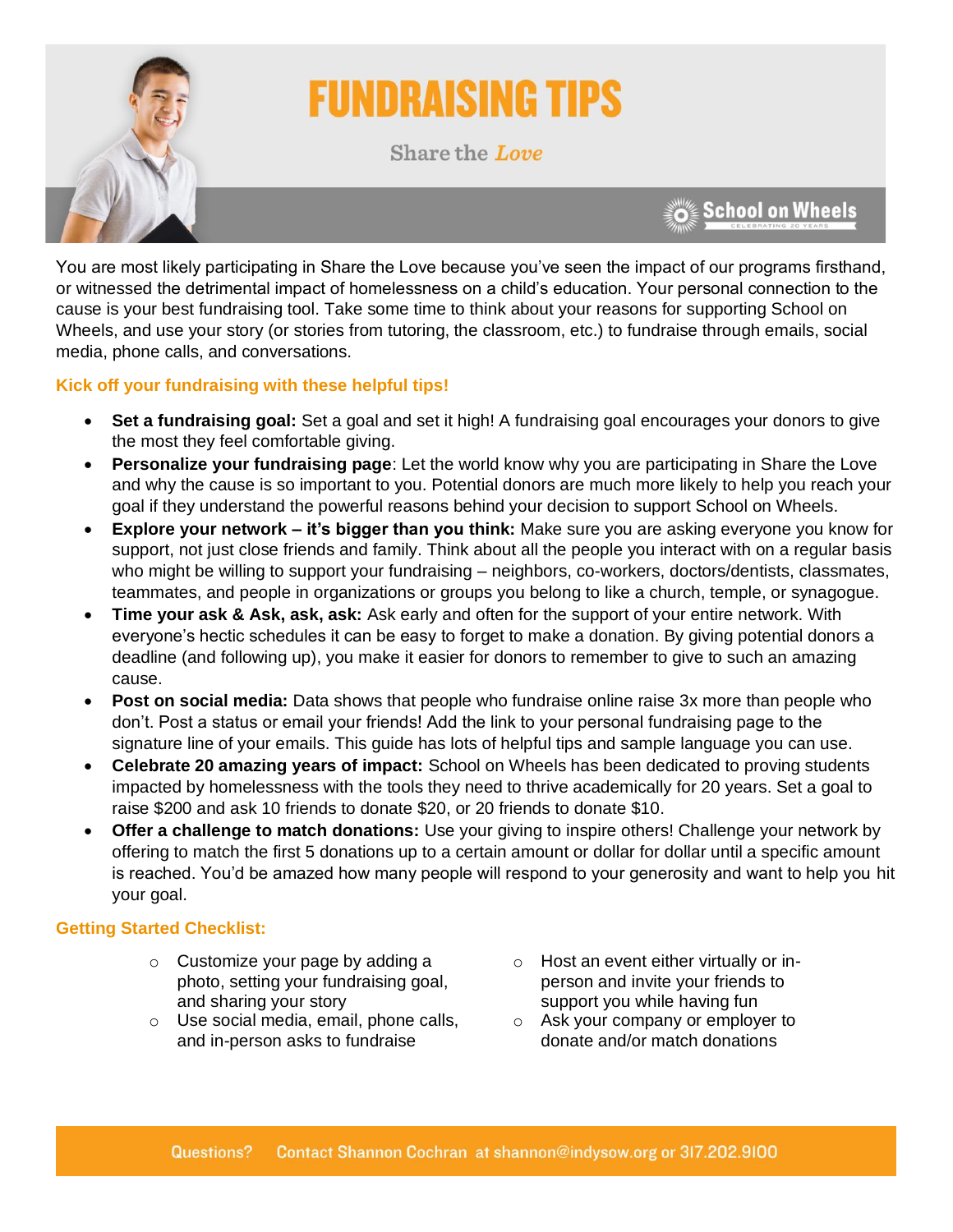## **Sample Fundraising Messages**

It's easy to send automated emails, texts, and social posts through your personal fundraising page to invite others to help you reach your goal. You can customize each communication however you like, or send messages like thank you emails to all your donors.

## **Click the orange "Ask for Donations" button on your personal fundraising page to ask using email, Facebook or Twitter.**

You can also manage your page through the "My Page" menu on both computer or phone.

- For computers, click on your name in the upper right-hand corner of the screen, then select "Manage my page".
- On your phone, click on the menu bars (three lines in black) in the top left corner of the screen, then select "My Page".
- If you set a personal fundraising goal, you'll see a tab "Raise at least…" where you can make the first donation then ask your friends and family to join you via email, text, Facebook or Twitter.

To send emails directly from your usual email provider, simply copy the link to your personal fundraising page and include it in your message. You can also copy and paste the link for texts, social media, or any way you want to share your campaign!

### **Automated Email – Subject: Please help me reach my Share the Love 2022 goal!**

Hi <Name>,

Would you support my efforts in Share the Love 2022 by making a donation to School on Wheels? I'm raising money to provide tutoring and academic support services for children impacted by homelessness, and I hope you'll join me.

\*\* *Custom text you can add* - School on Wheels has been providing students impacted by homelessness with the educational tools and support necessary to achieve academic success for the past 20 years. There are over 5,000 children impacted by homelessness in Marion County each year who are living with their families in shelters, motels, cars, or doubled up with friends and family. When you donate to School on Wheels, you're addressing the growing education equity gap for students impacted by homelessness.\*\*

You can make your donation at {{url}}.

Thanks in advance for your support!

<Your Name>

### **Text & Social Media**

Make it personal! Use the automated messages or copy and paste the link to your page, then get creative and add your own voice to share why you're supporting School on Wheels.

Some people are comfortable making direct asks, whether via email, text, or in conversation. Others may be more comfortable setting a fundraising goal and indirectly asking others to help them meet it by posting their fundraiser on social media. Both methods can be successful, although using indirect asks may take more time for you to reach your goal.

Here are some ideas to help you get attention when sharing with a broad audience: